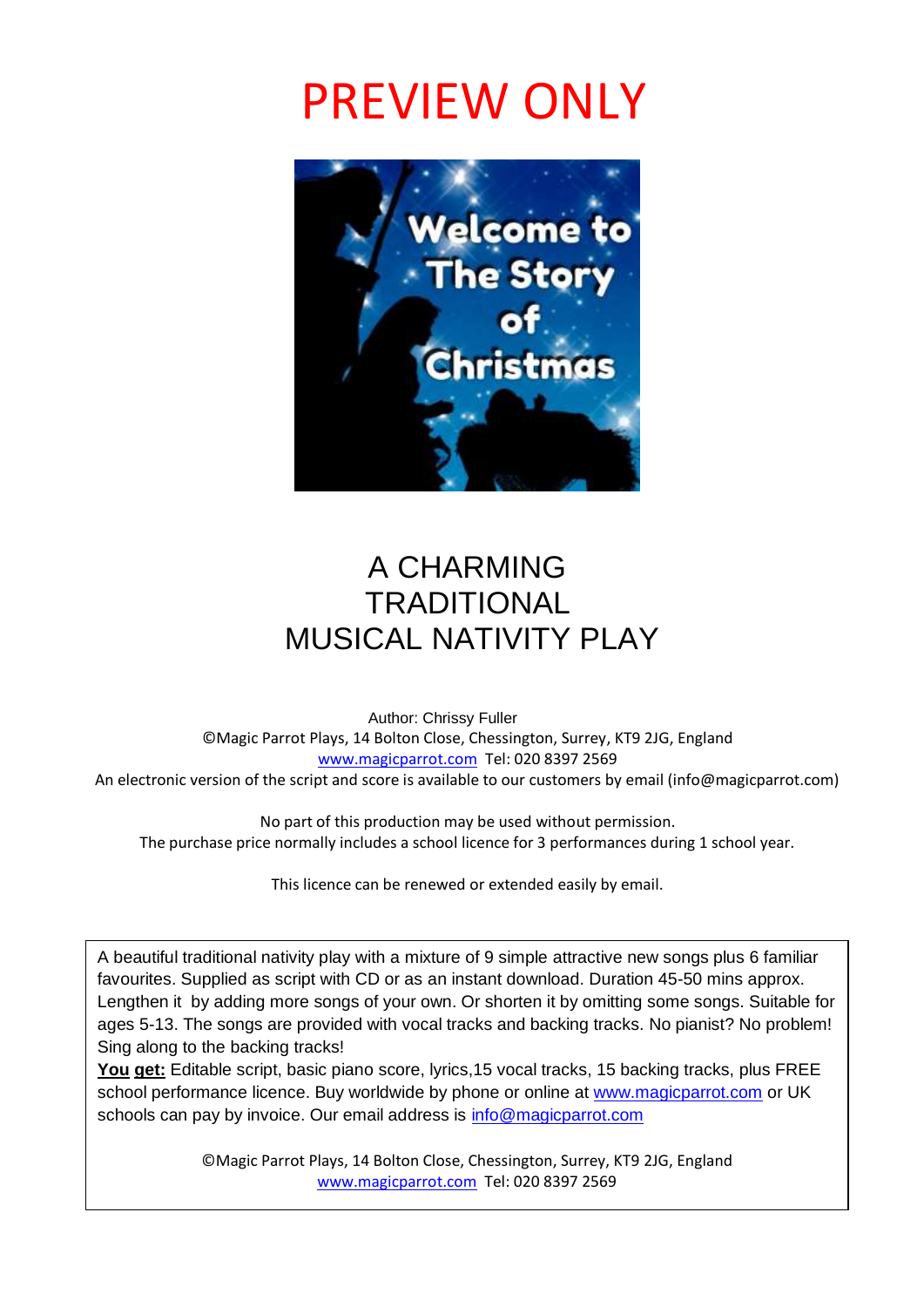### **Cast:**

| InnkeeperInnkeeper's Wife                                                                   |  |                                 |
|---------------------------------------------------------------------------------------------|--|---------------------------------|
|                                                                                             |  |                                 |
|                                                                                             |  | Wise man 1Wise man 2 Wise man 3 |
| Optional non speaking parts: Sheep, other animals, other villagers, soldiers, and shepherds |  |                                 |
|                                                                                             |  |                                 |

………………………………………………………………………………………………………………..….…………………. ………………………………………………………………………………………………………………..….………………….

### **Songs- Click to hear them (if you are online!)**

- **1. [Welcome To The Story Of Christmas](http://www.magicparrot.com/welcometo/01welcometosample.mp3)**
- **2. [Don't be frightened, Mary](http://www.magicparrot.com/welcometo/02dontbesample.mp3)**
- **3. [Going to Bethlehem](http://www.magicparrot.com/welcometo/03goingtosample.mp3)**
- **4. [Little Donkey](http://www.magicparrot.com/welcometo/04littledonkeysample.mp3)**
- **5. [Knock, knock, knock!](http://www.magicparrot.com/welcometo/05knocksample.mp3)**
- **6. [Dirty Stable](http://www.magicparrot.com/welcometo/06dirtystablesample.mp3)**
- **7. [Away in a Manger](http://www.magicparrot.com/welcometo/07mangersample.mp3)**
- **8. [Boring!](http://www.magicparrot.com/welcometo/08boringsample.mp3)**
- **9. [Wake Up You Sleepy Shepherds!](../09wakeupsample.mp3)**
- **10. [Oh Little Town of Bethlehem](../10ollttlesample.mp3)**
- **11. [Silent Night](http://www.magicparrot.com/welcometo/11silentnightsample.mp3)**
- **12. [Go, you wise men!](http://www.magicparrot.com/welcometo/12wisemensample.mp3)**
- **13. [Oh Come All Ye Faithful](../13faithfulsample.mp3)**
- **14. [Ding Dong Merrily on High](http://www.magicparrot.com/welcometo/14merrilysample.mp3)**
- **15. [Happy birthday Jesus](../15happybirthdayjesussample.mp3)**

#### **(You also receive 15 instrumental backing tracks without vocals)**

#### **------------------------------------------------------------------------------------------------------------------------------------------------------- The play starts with the opening Song:**

#### **Song 1- Welcome To the Story of Christmas**

*Welcome to the story of Christmas It's great to see you here We think you will really enjoy it! This special time of year. (repeat)*

*Let's celebrate this story of Jesus' birth How God as a baby came down to earth. How angels and shepherds and wise men too All worshipped the King who was true.*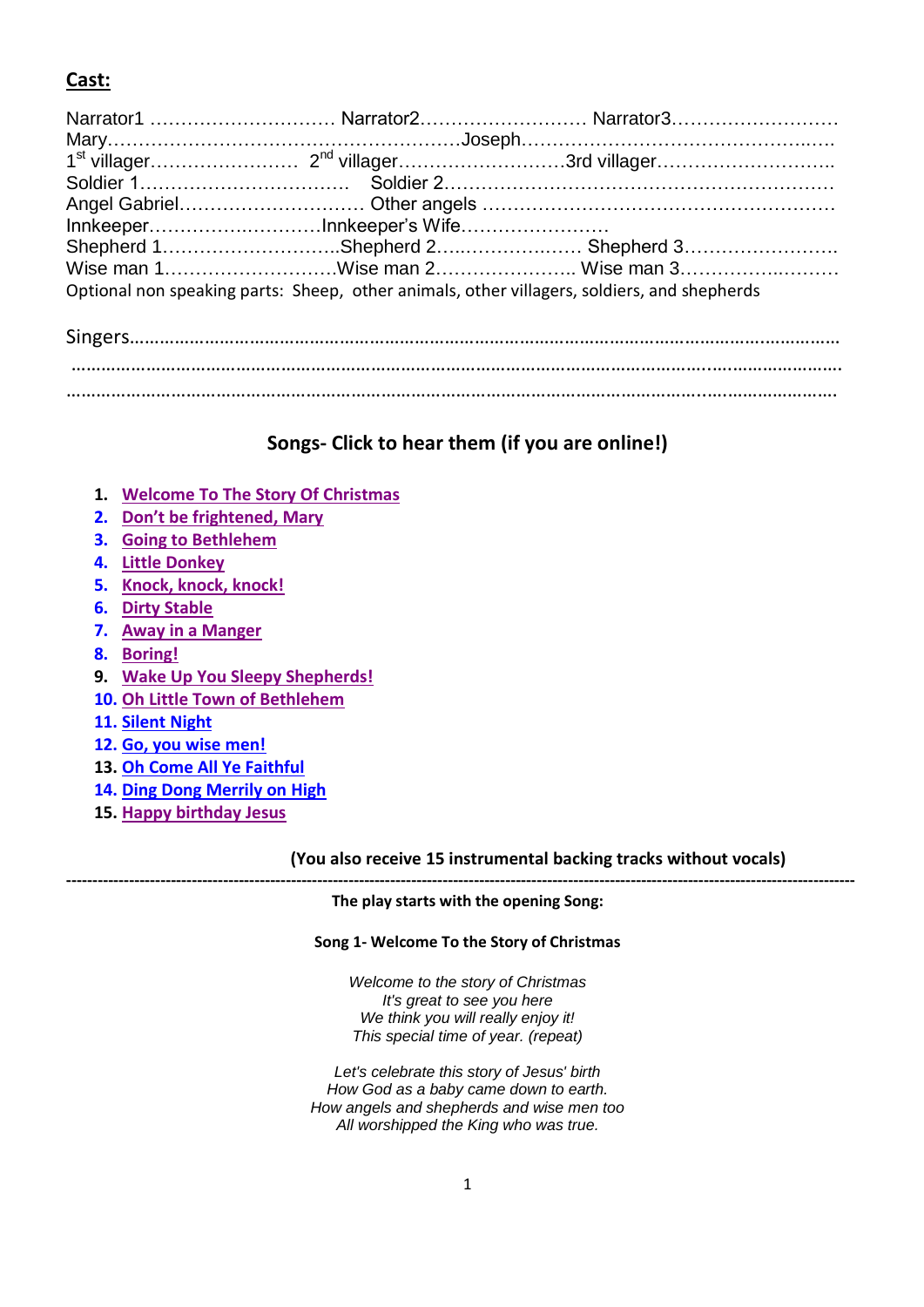*Welcome to the story of Christmas It's great to see you here We think you will really enjoy it! This special time of year. (repeat)*

*Let's celebrate this story of Jesus' birth How God as a baby came down to earth. How angels and shepherds and wise men too All worshipped the King who was true.*

> *Welcome to the story of Christmas It's great to see you here We think you will really enjoy it! This special time of year.*

> *Welcome to the story of Christmas It's great to see you here We think you will really enjoy it! This special time of year. This special time of year. This special time of year!*

**Narrator 1**: A long time ago, more than 2000 years ago, there lived a young girl called Mary. She was engaged to a man named Joseph whom she loved very much. One day, whilst she was busy working in the kitchen, she had an enormous surprise!

**Mary:** *(shocked)* W-who are you?

**Angel Gabriel** *(appearing with other angels)* I am the angel Gabriel and God has asked me to give you a divine message of great importance

*(Mary falls to her knees)*

*Song 2- Don't Be Frightened, Mary! (led by Gabriel)*

*(Gabriel) Don't be frightened, Mary, for God has chosen you To have a special baby. God's promise will come true.*

> *(Mary:) But I am a poor girl. So why is it me? I am nothing special. So how can this be?*

*(Gabriel and other angels:) Don't be frightened, Mary, for God has chosen you To have a special baby. God's promise will come true.*

> *(Mary:) I'm not even married. So why is it me? I'm still very young. So how can this be?*

*(Gabriel and other angels:) You are chosen, Mary, to have a special son. You will call him Jesus. He'll show love to everyone.*

**Mary**: I am puzzled. I do not know why I have been chosen to be the mother of God's child. I am not special. I am just an ordinary poor girl. But if my Lord God has commanded it, it must happen as he has said.

**Gabriel:** Glory to God and goodwill to all mankind. Peace be with you Mary! *(Exit Gabriel and other angels.)*

**Mary**: Well I don't know how to handle this news! Have I really been chosen to have this special baby? I'd better go and tell Joseph.

*(Mary goes off to back of stage and finds Joseph there. They discuss the situation)*

**Narrator 2:** When Mary told Joseph she was going to have a baby, he was not pleased. He was not sure whether to believe Mary. He was nervous and not sure what to do.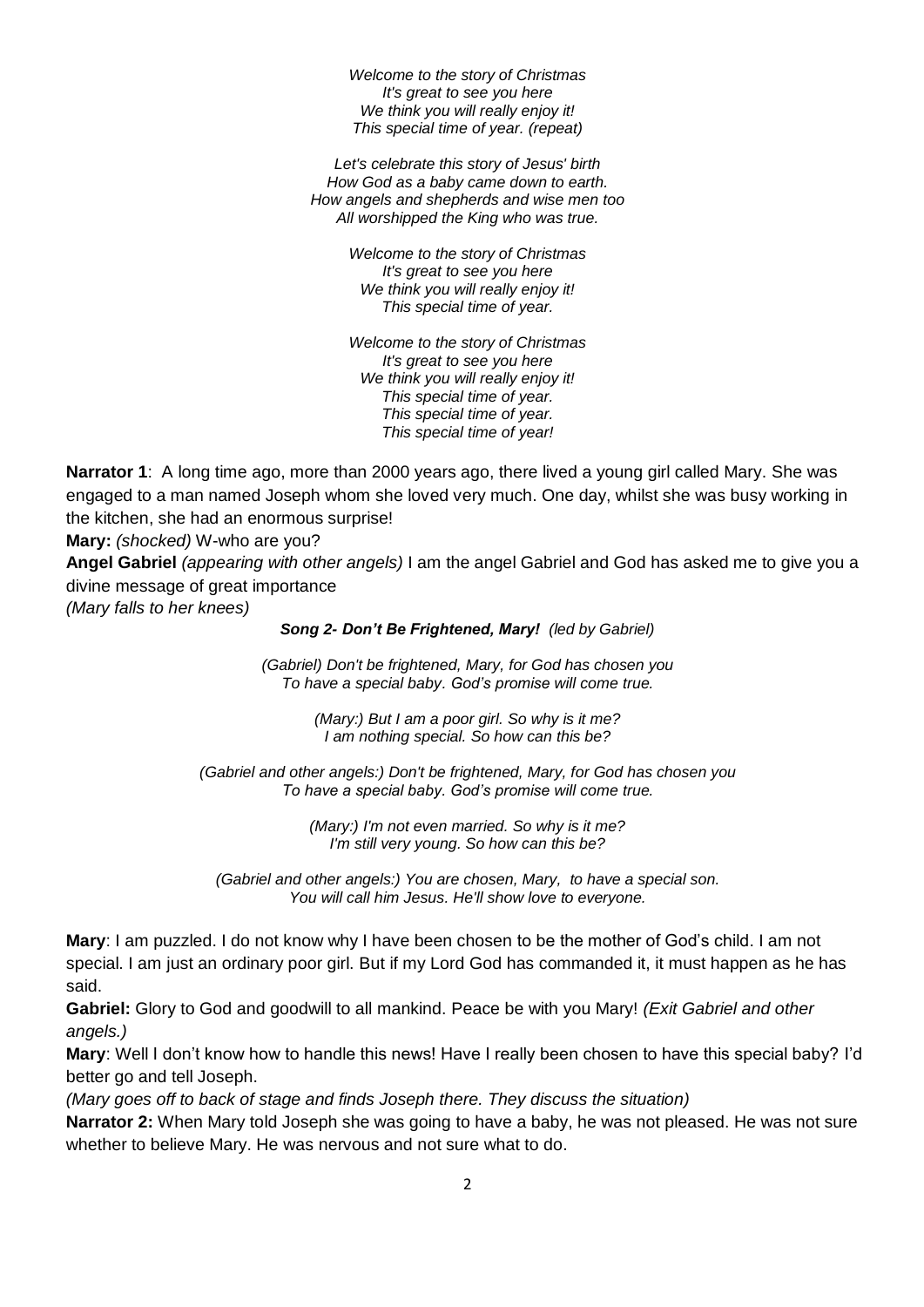**Joseph:** (to Mary) My dearest Mary! I am puzzled by this news! How can we get married now, if you are having such an important baby? Do you think God will be happy if I marry you? After all, I am just an ordinary man. I don't think we will be able to get married after all. (*Mary exits sadly*) It's late. I'm tired. It's been a busy day. I will pray for advice and try to sleep. *(Joseph prays, then sleeps)*

**Narrator 3:** Joseph had decided that he would not be able to marry Mary after all. However, God still wanted Joseph to marry Mary. So while Joseph was sleeping, God sent Joseph a special dream. **Angel Gabriel:** *(appearing to Joseph, as he sleeps)*

**Joseph**: Fear not, good Joseph. I am the angel Gabriel. I am a messenger from God. Joseph! Be strong! Be confident! Be happy! Don't be afraid. God wants you to marry Mary. The baby inside her is created by God's Holy Spirit. You are to bring him up as your own. Mary is wandering nearby….she cannot sleep. Go and give my message to Mary.

*(Joseph wakes up looking a little confused but then is happy. Mary enters.)*

**Joseph:** It's all right, Mary. I have had a vision from heaven. I believe you now, and I know that the baby you are carrying is from God.

**Mary:** Oh Joseph, I'm so relieved. It was so difficult to explain what had happened. We have lots to do. Let's go and prepare for an exciting future together. *(exital)*

**Narrator 1**: However, it was not going to be an easy time for them. Some time later, The Roman Emperor decided that everyone needed to go back to the town where they were born. Mary and Joseph had been born in Bethlehem. So that was where they had to go.

**(Enter Mary, Joseph. Soldiers, villagers, Roman Soldier 1:** *(Enters banging sword loudly on the ground)* Listen everyone! You must all go back to the place you were born.

**Villager 1:** Why? What for?

**Roman Soldier 1**: The emperor has decided to have you all counted and listed. The records will be kept in the town of your birth! Make haste! On your way! Be off with you!

**Villager 1:** Some of us were born miles away. What a bother! This is a hardship for poor people like us. **Villager 2**: What's the point of all that travelling? It's a waste of time. **Villager 3**: It's not fair! We don't want to go all that way!

**Roman Soldier 2**: Quiet! The emperor makes the rules, not you! You have to go NOW! It's the LAW! (*bangs sword. Exit all except Joseph and Mary)*)

**Joseph**: How do you feel, Mary? You are about to have a baby and we've got to go all the way to Bethlehem.

**Mary:** I feel anxious but I believe God will protect us. How long will it take to get there, Joseph?

**Joseph:** I don't know. At least three days, maybe more. I will walk, and you can ride the donkey. **Mary:** I suppose we must obey the law**,** but I think it will be a hard journey because I am having a baby soon.

#### *Song 3- Going to Bethlehem*

*Going to Bethlehem. We are going to Bethlehem It will take us three days 'cos it's such a long way But we're going to Bethlehem. (repeat)*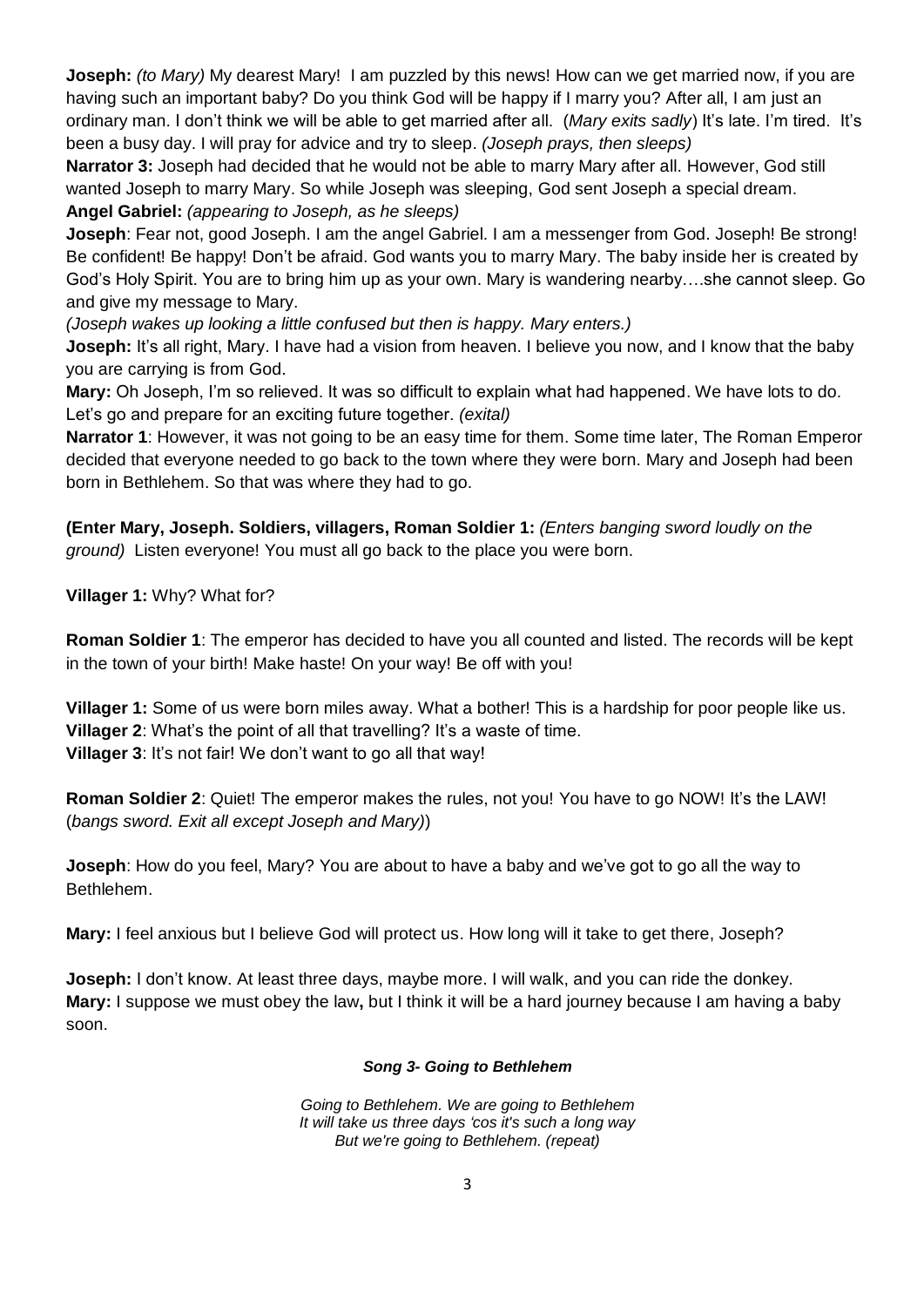*The roads are bumpy and rough We can't go by train or by bus Riding a donkey for such a long way Is not what we wanted and where will we stay?*

*(But we're) going to Bethlehem. We are going to Bethlehem It will take us three days 'cos it's such a long way But we're going to Bethlehem. (repeat)*

*This journey will be so tough But we know God will look after us We'll keep on trusting that God has a plan We know he is sovereign, and we're in his hands.*

*But we're going to Bethlehem. We are going to Bethlehem It will take us three days 'cos it's such a long way But we're going to Bethlehem*

*Going to Bethlehem. We are going to Bethlehem It will take us three days cos it's such a long way But we're going to Bethlehem. It will take us three days 'cos it's such a long way But we're going to Bethlehem.*

**Narrator 2:** It took such a long time to get to Bethlehem. Much longer than three days. There were no roads, just stony paths and dirt tracks across the hills. **Mary:** Joseph! I feel exhausted- I can't go much further! And the poor donkey is getting tired and lame.

#### **Song 4 Little Donkey**

*Little Donkey Little Donkey on the dusty road Got to keep on plodding onward with your precious load Been a long time little donkey through the winter's night Don't give up now little donkey. Bethlehem's in sight*

*Ring out those bells tonight, Bethlehem Bethlehem Follow that star tonight, Bethlehem Bethlehem Little donkey little donkey had a heavy day. Little Donkey carry Mary safely on her way. Little Donkey carry Mary safely on her way*

**Joseph:** Bethlehem is in sight, Mary. We will soon be able to rest Mary. We will find a nice clean room to stay in. There must be a place nearby. Bethlehem is a big town.

**Narrator 3:** But it wasn't going to be so easy. Everywhere in Bethlehem was full. There was nowhere for them to to rest, and there were crowds of people looking for somewhere to stay. (Enter crowds) Joseph knocked at several inns, but they were no rooms available.

#### **Song 5 - Knock, Knock, Knock!**

*Knock knock knock. Is there any room for us? Knock knock knock. We don't want to make a fuss We know you're very busy. And you're getting in a tizzy But we need a place to rest! (repeat)*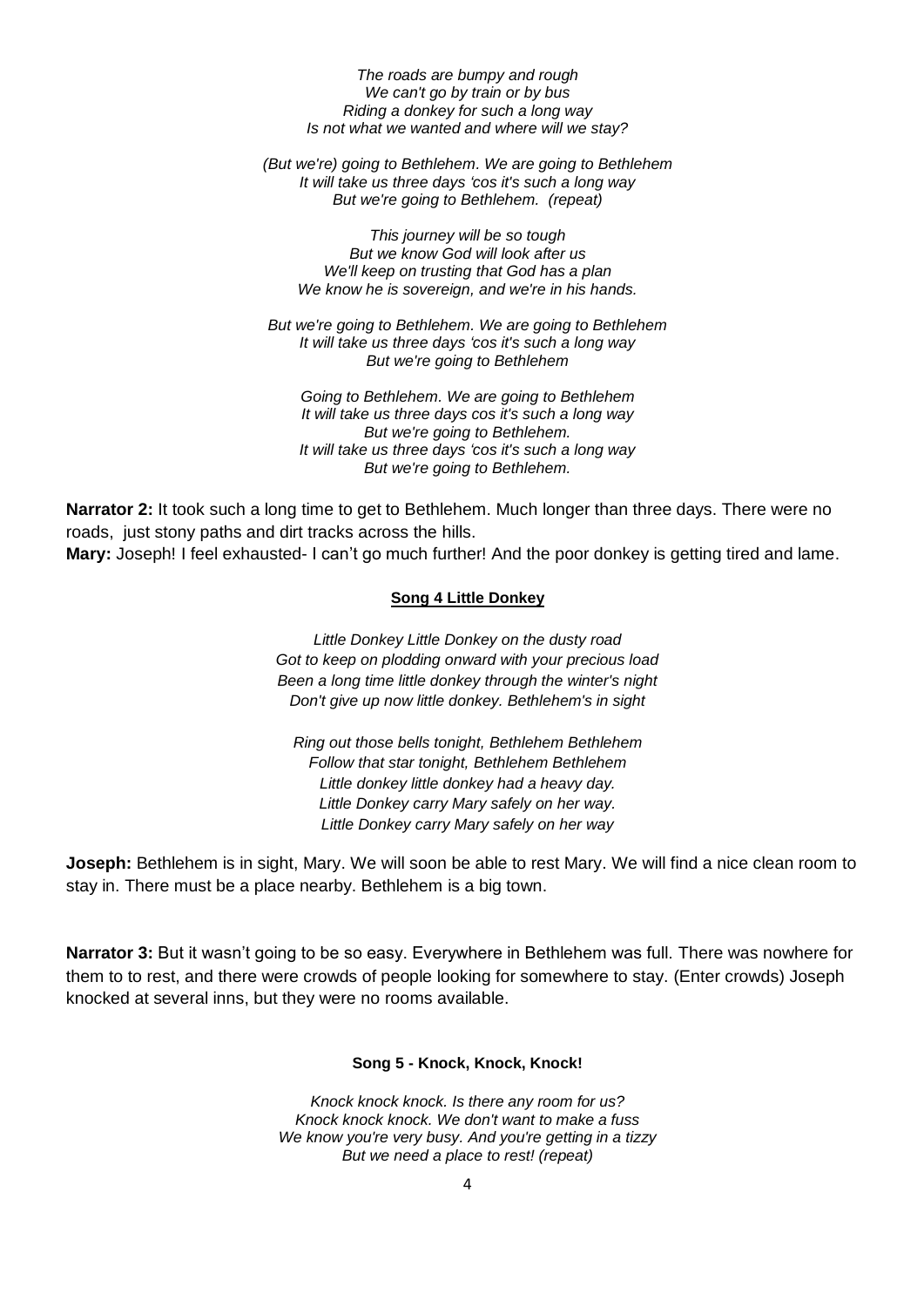#### *God help us find a place to stay. We're desperate, and we cannot wait another single day!*

*Knock knock knock. Is there any room for us? Knock knock knock. We don't want to make a fuss! We know you're very busy And you're getting in a tizzy But we need a place to rest! Oh we need a place to rest! Yes we need a place to rest!* 

**Narrator 1:** But just when they were starting to give up hope, someone noticed that Mary was pregnant and ready to collapse from exhaustion. She called to Joseph and Mary.. *(Enter Innkeeper's Wife.)* 

**Innkeeper's Wife:** *(to innkeeper)* Husband! Look! That lady is struggling! She looks ill. Oh! Look! I think she's going to have a baby! Can't we do anything to help her?

**Innkeeper** *(to Joseph):* Hey! Hey! Excuse me! We don't have any proper rooms left but you and your wife could stay with the animals in the stable. It's not very clean but it's better than nothing!

**Joseph:** Thank you very much. We are so grateful. You are very kind. Yes, we'll take it!

**Narrator 2:** That night, Mary gave birth to a healthy little boy and they called him Jesus. They used a manger full of straw for his bed.

#### **Song 6- Dirty Stable**

*In a dirty stable the babe was born for all. Not in a royal cradle but in a cattle stall Put into a manger upon the scratchy straw With animals around him Jesus Christ was born*

*The most amazing story of God's most precious son It changed the course of history. A new time had begun. The most amazing story of God's most precious son It changed the course of history. A new time had begun.*

> *In a dirty stable the babe was born for all. Not in a royal cradle but in a cattle stall Jesus Christ was born*

#### **Song 7 -Away in a manger**

*Away in a manger, no crib for a bed The little Lord Jesus laid down his sweet head. The stars in the bright sky looked down where he lay. The little Lord Jesus asleep on the hay. The cattle are lowing, the baby awakes But little Lord Jesus no crying he makes. I love Thee, Lord Jesus, look down from the sky And stay by my side until morning is nigh.*

**Narrator 3**: That same night, some shepherds were out on the hillside, outside Bethlehem. They were the kind of people that the townspeople didn't like to talk to or be friends with.

**Shepherd 1**: So here we are again, sitting on the same old hillside, eating the same old food, wearing the same old clothes and looking after the same old sheep.

**Shepherd 2**: Who get up to the same-old silly tricks of getting lost!

**Shepherd 3**: Or falling into the same old ditch!

**Shepherd 1**: Counting sheep makes me fall asleep. Is this really as exciting as life gets?

**Shepherd 2**: I'm so bored. Nothing very special happens here! I'm thinking of changing my career!

**Shepherd 3**: Me as well! You two don't even laugh at my baaa-d jokes!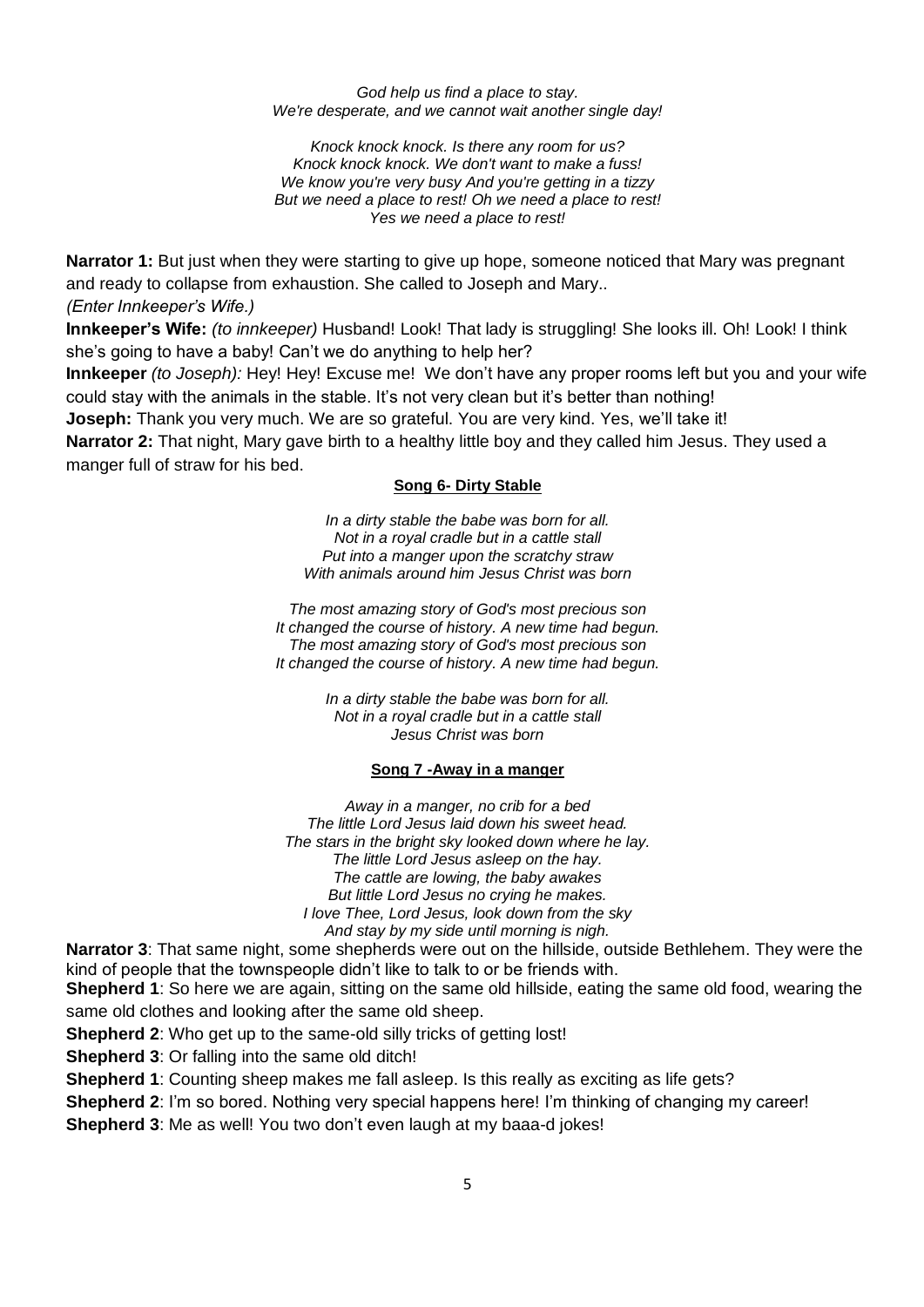#### **Song 8- Boring! Boring!**

*Boring, boring! Nothing very special happens here Boring, boring! I'm seriously thinking of changing my career! Looking after sheep every night and every day We sleep on the hillside in case one runs away.*

*Boring, boring! Nothing very special happens here. Boring, boring! I'm seriously thinking of changing my career! Counting all the sheep, but when we get to ten We start feeling tired and fall asleep again.*

*Snoring, snoring! Nothing very special happens here Snoring, snoring! I'm seriously thinking of changing my career! REPEAT ALL*

*(Shepherds sleep)*

**Narrator 1:** But little did they know, things would never be the same again! Suddenly, the brightest light they had **ever** seen shone in the sky. And there were angels singing! *(Enter angels)*

#### **Song 9- Wake up, You Sleepy Shepherds! Song (with hand jiving actions)**

*Wake up you sleepy shepherds! Wake up you sleepy shepherds! You're first to hear the news! Wake up you sleepy shepherds! Wake up you sleepy shepherds A saviour's born for you!*

*In Bethlehem you'll find the baby In a stable bare In Bethlehem you'll find the baby. There's no time to spare!*

> *Wake up you sleepy shepherds! Wake up you sleepy shepherds! You're first to hear the news! Wake up you sleepy shepherds! Wake up you sleepy shepherds A saviour's born for you!*

*In Bethlehem you'll find the baby In a stable bare In Bethlehem you'll find the baby. There's no time to spare!*

*Wake up you sleepy shepherds! Wake up you sleepy shepherds! You're first to hear the news! Wake up you sleepy shepherds! Wake up you sleepy shepherds! A saviour's born for you! (repeat last chorus) (Exit angels.)*

**Shepherd 1:** Wow! That was amazing!

**Shepherd 2:** And those angels came to us- the outcasts of the town! **Shepherd 3:** I think we'd better go and see this baby then- who's with me? **Shepherds 1 & 2:** You bet! And we can take the baby a lamb as a present. *(exit shepherds)*

#### **Song 10: O Little Town of Bethlehem**

# END OF SCRIPT PREVIEW